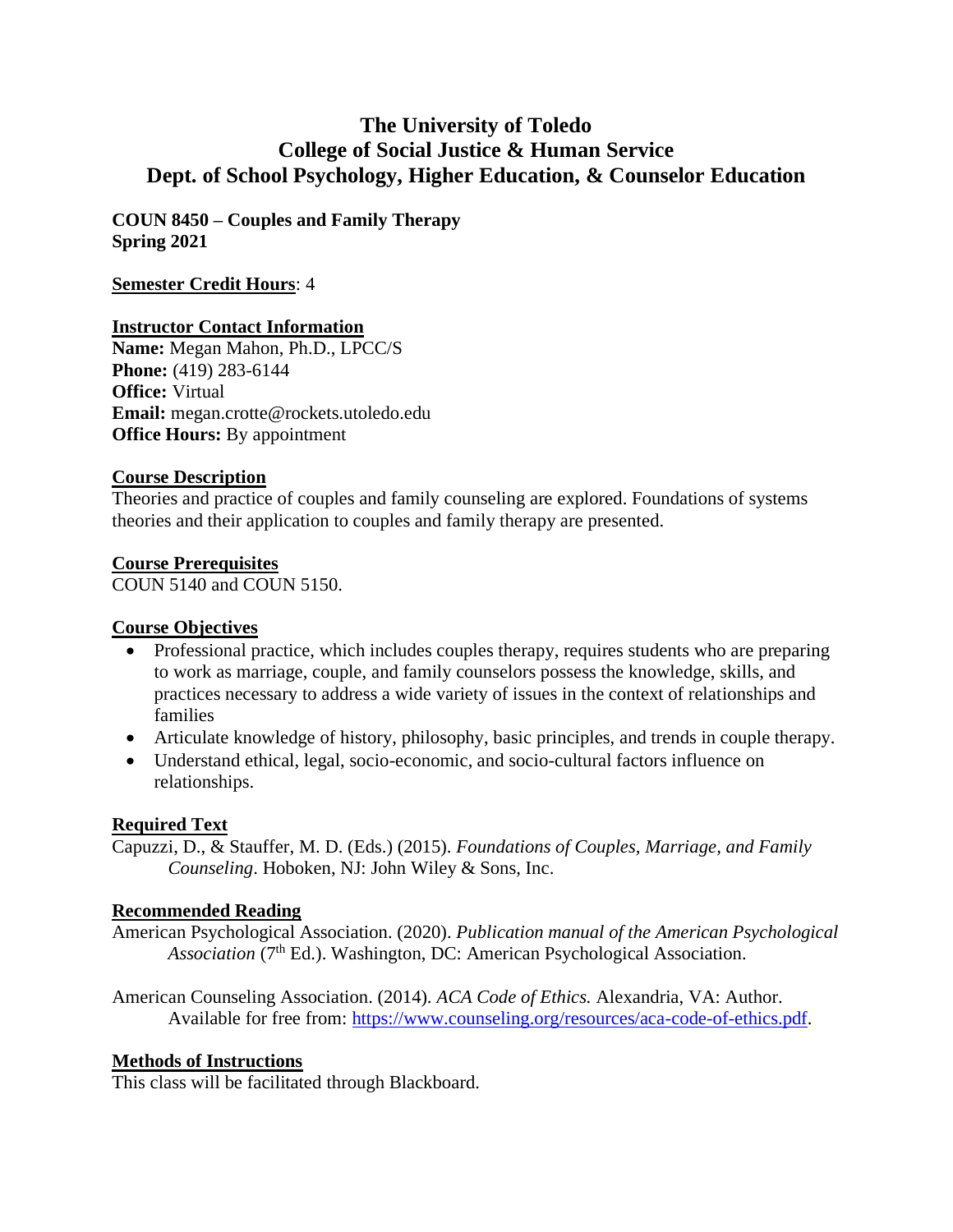#### **Web Assistance**

This course is a web-assisted course and you are expected to check your Rockets email account as well as Blackboard for course updates. I will **only** respond to your UT email account and not your personal email account. Please check Blackboard frequently for course updates and to participate in discussions. You may access Blackboard by visiting: [www.utoledo.edu/dl/,](http://www.utoledo.edu/dl/) or you access it directly by visiting: [https://blackboard.utdl.edu/.](https://blackboard.utdl.edu/)

### **Statement of Diversity**

**Diversity and Inclusion:** In concert with the University of Toledo's values and expectations, the faculty within the Judith Herb College of Education, Health Science and Human Service upholds the tenets pledged by the University to respect and value personal uniqueness and differences. Specifically, we will actively participate in the initiatives of the University to attract and retain diverse faculty, staff, and students; to challenge stereotypes; and to promote sensitivity toward diversity and foster an environment of inclusion in all curricular and extra-curricular activities. Hence, all students enrolled in this course will be expected to:

- Be considerate of the thoughts and ideas of others.
- Promote a collaborative and supportive educational environment in a community of ideological, physical, or ethnic differences.
- Treat every individual with kindness, dignity, and respect regardless of:
	- o Gender, race/ethnicity, religion;
	- o Sexual orientation, gender identity;
	- o Impairment(s)/Disability(ies);
	- o Social economic status; and
	- o Political views, and other element(s) or uniqueness.

You can visit the University of Toledo's web-page on diversity and inclusion here: [http://www.utoledo.edu/diversity/.](http://www.utoledo.edu/diversity/)

### **Expectations**

Due to the nature of this class, students are expected to:

- Be respectful and courteous of others' beliefs, thoughts, and feelings.
- Demonstrate accountability, integrity and honor in all course-related activities.
- Promote a positive and supportive learning environment for others.
- Treat every individual with kindness, dignity, and respect regardless of gender, race/ethnicity, religion, sexual orientation, disability(ies), political views, and other element(s) of uniqueness.

### **Confidentiality**

Given the nature of counselor education, there will be the need to use examples or demonstrations during the course of instruction. Students will be expected to maintain confidentiality and to respect the right to privacy of others and their fellow students. The ability to demonstrate respect of others in class is an important barometer of how you will relate to coworkers and clients in practice.

### **Informed Consent**

Because this class, as does the counseling process itself, requires self-reflection, some difficult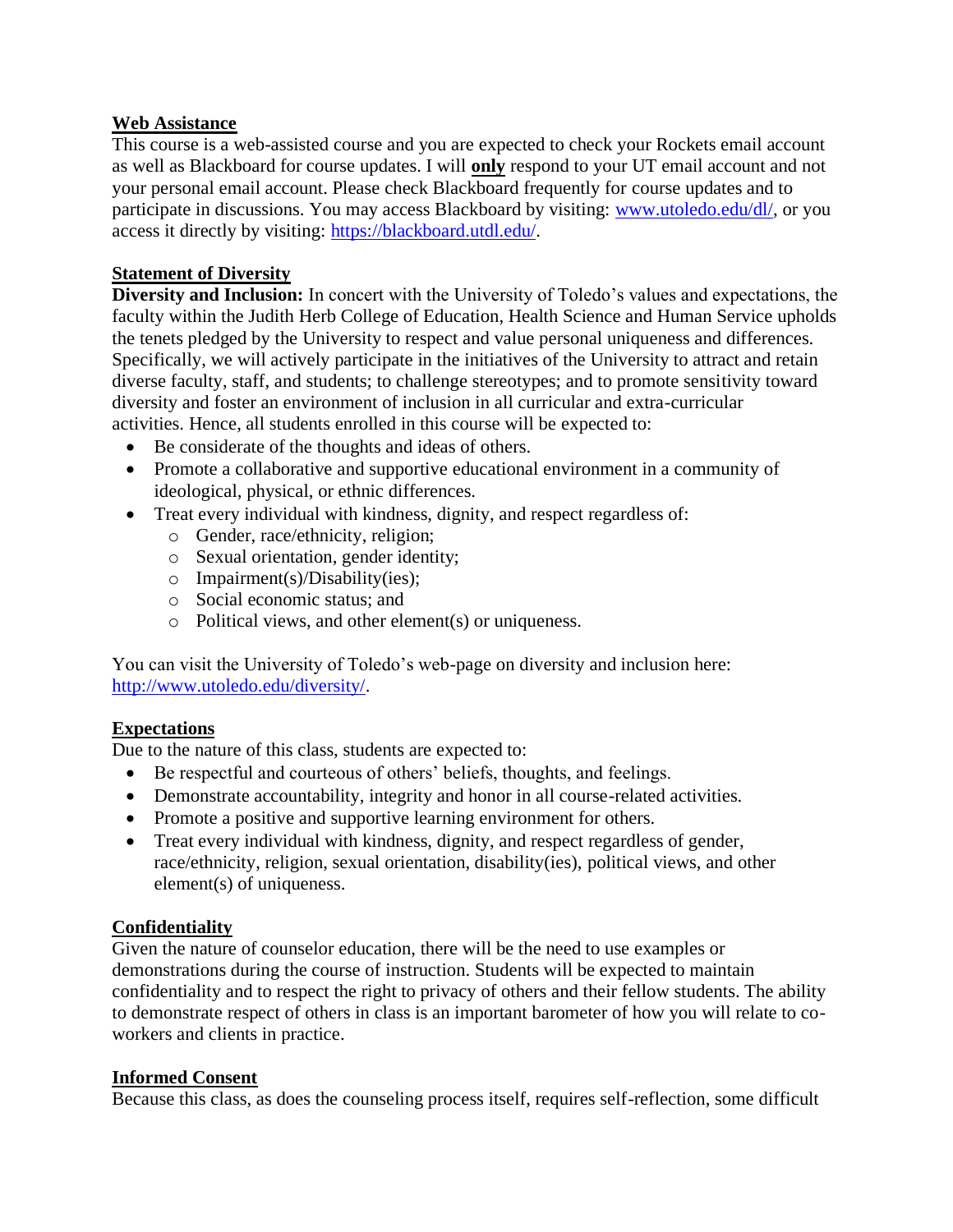emotions may surface during the semester, or even after the semester has concluded. Should you need assistance with any issues, whether they have arisen during the class or not, the **UT Counseling Center** is available to serve you. They are located at the Main Campus Medical Center (1735 W. Rocket Drive) and their phone number is 419-530-2426. The link to their website is: [http://www.utoledo.edu/studentaffairs/counseling/.](http://www.utoledo.edu/studentaffairs/counseling/) You may stop by or call them to discuss your needs.

### **Academic Dishonesty and Plagiarism**

Any student found cheating on a test or assignment or any student who represents the work of another person as his or her own on any of the papers, projects, presentations, or assignments will be subject to penalties ranging from a grade of zero (0) on the assignment to an F in the course to expulsion from the University. All students are subject to the University Policy Statement on Academic Dishonesty in the current Catalog and the Department Policy on Plagiarism which is posted on the Department website.

### **Attendance and Participation**

It is the student's responsibility to keep up with lectures and assignments, and to contribute to class discussions and assignments.

### **Grading**

A letter grade consistent with a student's performance on assignments will be awarded upon completion of the requirements for this course. A grade of incomplete (I) may be awarded, but only in *exceptional circumstances*. The expectation is that all work will be submitted *on or before the date it is due.* A rubric is available to follow along with to keep track of your own grades throughout the semester.

Late assignments between due date and 1 week will be assessed a 10% penalty. After one week from the due date, if the assignment is not submitted OR documentation outlining extenuating circumstances is not provided, the student will receive zero credit for the assignment without exception.

### **Drop/Withdrawal**

Students who drop or withdraw from the course must notify the instructor in writing. Failure to notify the instructor shall result in the student being considered absent without leave from the class and the student shall be considered responsible for all work missed.

#### **Special Needs**

Students who require individualized arrangements for taking tests, taking notes, completing assignments, or any other aspect of the class should discuss these needs with the **Office of Accessibility (419-530-4981; OfficeOfAccessbility@utoledo.edu).** Upon receipt of the appropriate documentation every effort will be made to make reasonable accommodations to facilitate student learning and performance in the course.

### **Email**

The University of Toledo issues each student an official UT email address. This email address usually takes the form of firstname.lastname@rockets.utoledo.edu. **All email communications**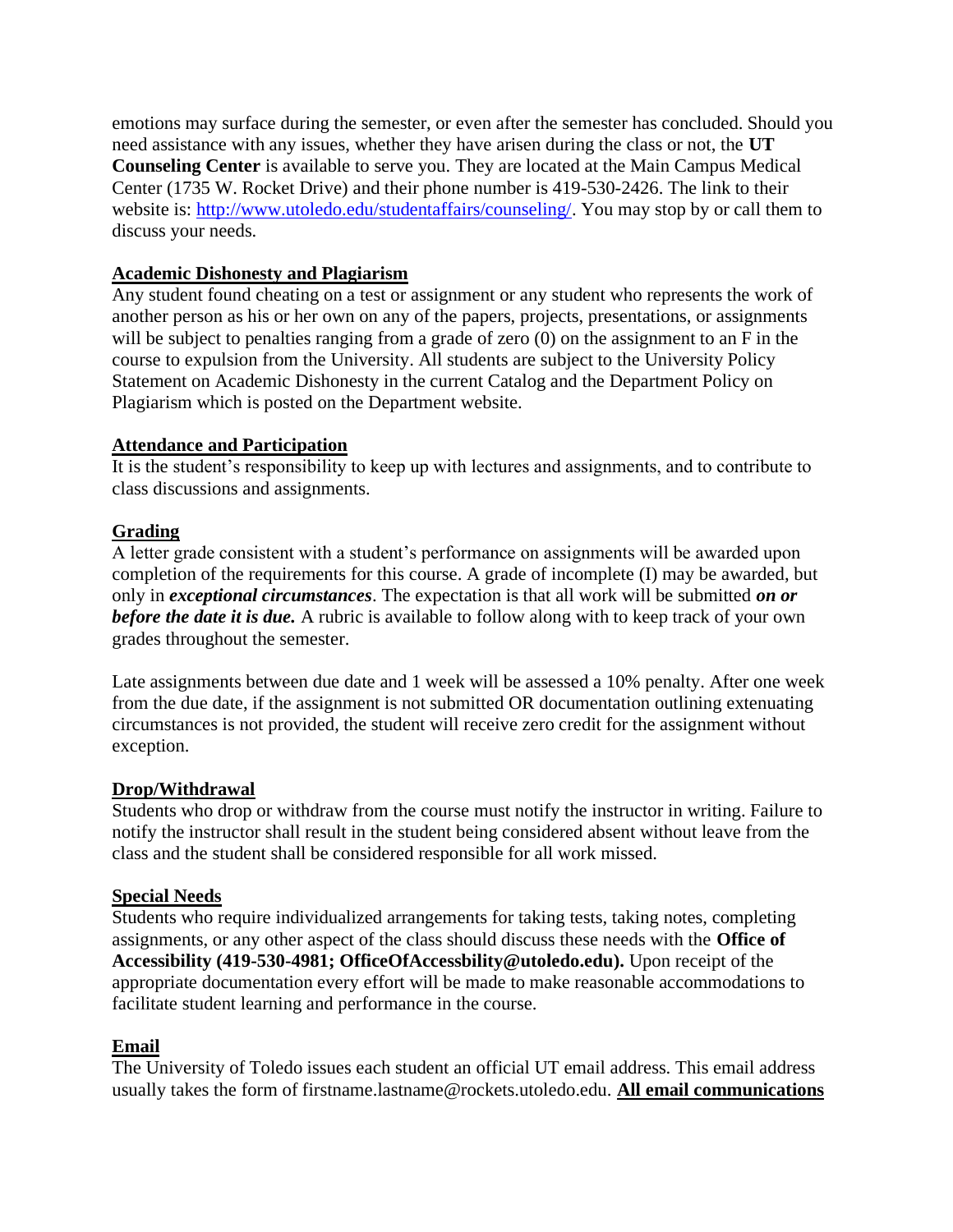**about this class will be sent to and all communications from students should be sent from your official UT email address**. Students will be expected to check this address regularly for official communications about this class. Email communications about this class will not be sent

to personal email accounts and communications from personal email accounts may be blocked by UT spam filters.

# **Student Evaluations**

At the conclusion of the academic semester, students will have an opportunity to evaluate the instructor and the course. This is done anonymously and used as a means to improve instruction, course content, and the overall curriculum. Your comments, suggestions, and feedback are taken seriously and contribute significantly to course and program improvement. You are strongly encouraged to complete a course evaluation.

# **Course Changes**

**The course syllabus, schedule, requirements, procedures, contents, etc., are subject to change by the instructor once the course is underway**. Students will be apprised of any changes via Blackboard and/or email.

# **ADA Compliance**

The University of Toledo provides educational opportunities to people with disabilities and complying with the ADA, Section 503 and Section 504 of the Rehabilitation Act of 1973 ("the Rehabilitation Act") and other applicable federal and state laws and regulations that prohibit discrimination on the basis of disability. UT Policy Number 3364-50-03.

### **Assignments**

All written assignments (unless stated otherwise) are to be written in a style consistent with the *Publication Manual of the American Psychological Association (APA)* (Latest Edition). Students are to familiarize themselves with APA Style. It is expected that your papers will be of collegelevel quality and free of grammatical and spelling errors. If your assignment is not in by the time allotted on the day it is due it will be considered late and graded as the instructor sees fit.

# **1. Blackboard Discussion Participation (50 points)**

It is expected that students check into our Blackboard (BB) classroom each week ready to participate in discussions. In addition to your weekly assigned textbook reading, there will be videos/articles/resources for you to review on BB.

Students will complete 10 online discussion prompts throughout the course worth 5 points each (with 3 points allocated to each original post and 2 points for responding to at least one classmate). To earn a complete 5 points on an online discussion activity, students must demonstrate adequate effort, analysis, depth, and personalization on your original post and respond to at least one of your peer's original posts with adequate effort, analysis, depth, and personalization. Online discussion will be set up on Blackboard and responses will be mixed written and video format. The instructor will monitor the interaction process.

Initial discussion posts will be due on Fridays by 11:59pm EST and peer responses by Sunday at 11:59pm EST. Due to the interactive nature of this course, late discussion posts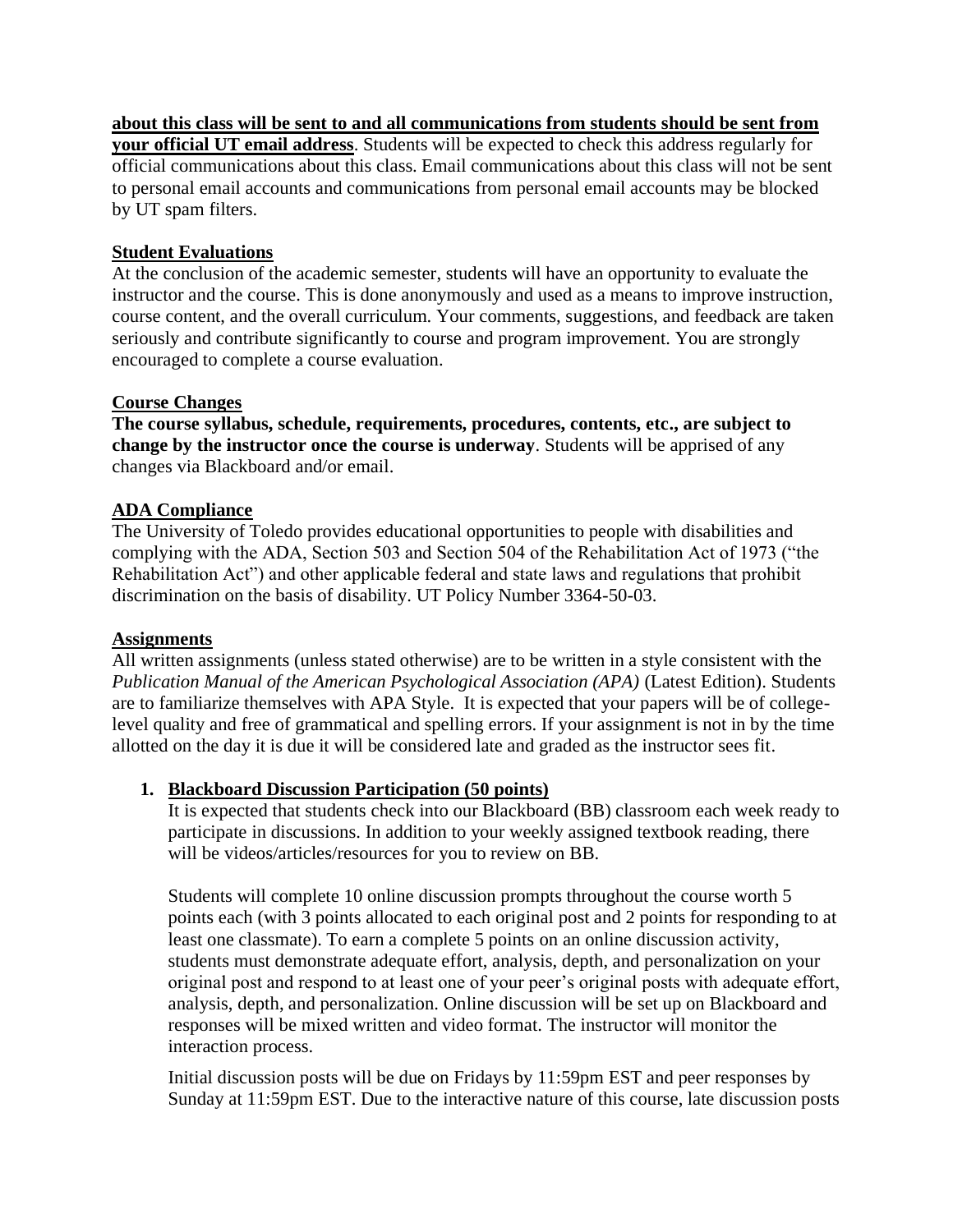cannot be accepted for credit.

#### **Online Discussion Guidelines: Please read these carefully**

One of the advantages of discussions online is that you can engage your instructor and fellow students at times when it is convenient for you. The intention of the course discussions is to encourage lively, informative exchanges about course-related topics that increase your knowledge of those topics--but it's up to you to make this happen.

Some guidelines for participating in an online discussion:

- Do more than state agreement or disagreement. Justify and support your opinion. The most persuasive opinions are supported by evidence, examples, reasons, and facts. If you disagree with something, say why. If you really like something that you've read, let people know what makes you think that way.
- Do appropriate preparation, such as reading and lesson activity work, before you join the discussion.
- To receive full credit when responding to peers, comments should be a paragraph of at least 100 words. Your responses should encourage continued discussion and collaboration on the topics covered.
- Check your message before you send it. Pay attention to your spelling and grammar and be sure your message makes the points you want to make in a clear and concise way. Remember, other students and instructors can read your messages.
- Help move the discussion along. When contributing to a discussion, read other people's comments first. Introduce new ideas, but also build on what others have said ("Piggy-back" on other people's ideas).
- Keep up with the discussion throughout the course. After you have made your contribution on a topic, check back a few times to find out how the discussion is evolving. Does someone's comment make you think twice about your view?
- Share your experience with your fellow students. You may be able to offer advice to someone who is newer to the course.
- Respect others' ideas and opinions. Feel free to disagree but express your disagreement in a respectful manner. Disrespectful communication is poor communication and not acceptable in this course.

### **2. Treatment Plan Paper (20 points)**

Students will choose a fictional family from TV, movies, books, etc., and write a treatment plan to work with that couple/family on an ongoing basis. The treatment plan will include items such as: 1) Presenting problem; 2) Identification of 2-3 treatment goals; 3) Desired outcomes; 4) Session interventions based on empirically validated research; and 5) Cultural considerations. Further details for this assignment will be provided during the semester.

### **3. Critique of Theory Paper (30 points)**

Students will choose a couples or family counseling theory and provide a critical analysis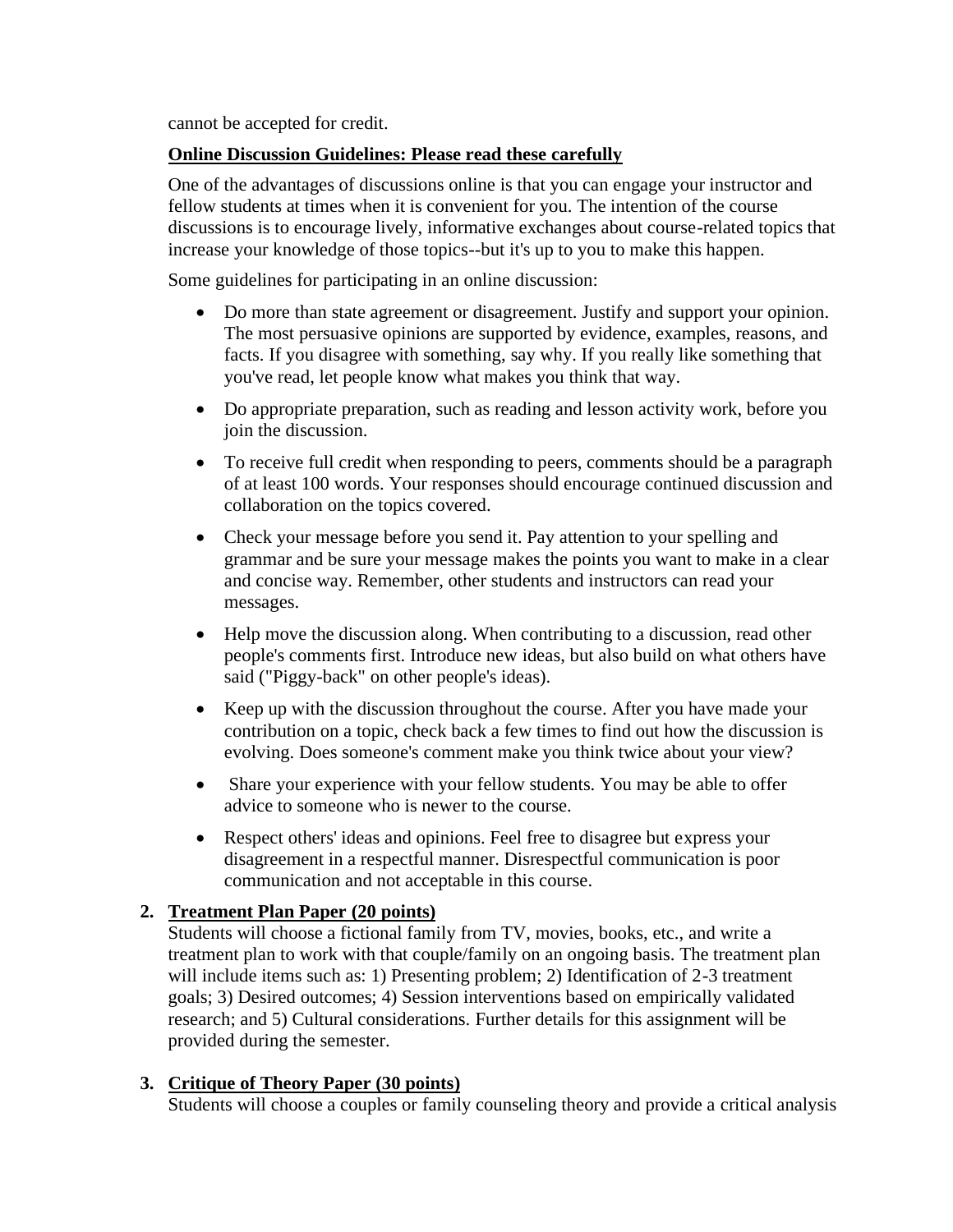of it. The different theories make up Chapters 6-11 in the textbook. Students will be provide a brief overview of the theory before using their own words to identify their perceived: 1) Benefits of the theory, 2) Drawbacks to the theory, 3) Cultural differences to consider when using this theory, and 4) What types of issues between couples or within families would be good fits for using the this theory? Further details for this assignment will be provided during the semester.

#### **Grading Scale:**

| $A = 90-100\%$ (90-100 points) | $C = 70-79\%$ (70-79 points) $F = Below 60\%$ (59 points |  |
|--------------------------------|----------------------------------------------------------|--|
| $B = 80-89$ % (80-89 points)   | $D = 60-69\%$ (60-69 points) and lower)                  |  |

| <b>Date</b>                 | <b>Topic</b>                                                                                                                                    | <b>Chapters Covered/Assignments:</b><br>To be read before class-see also<br>additional material on BB |
|-----------------------------|-------------------------------------------------------------------------------------------------------------------------------------------------|-------------------------------------------------------------------------------------------------------|
| Week 1<br>1/19/21-1/22/21   | Introduction, syllabus                                                                                                                          | Read: Chapter 1                                                                                       |
| Week 2<br>1/25/21-1/29/21   | Genograms                                                                                                                                       | Read: Chapter 2                                                                                       |
| Week 3<br>$2/1/21 - 2/5/21$ | Diversity and Culture<br>Legal, Ethical, and Professional<br><b>Issues</b>                                                                      | Read: Chapters 3 and 5                                                                                |
| Week 4<br>2/8/21-2/12/21    | <b>Issues in Couples Counseling</b><br>Sexuality and Gender in Couples<br>Counseling<br><b>Treatment Plan Paper DUE</b><br>$2/14/21$ by 11:59pm | Read: Chapters 12 and 13                                                                              |
| Week 5<br>2/15/21-2/19/21   | <b>Addiction in Families</b>                                                                                                                    | Read: Chapter 16                                                                                      |
| Week 6<br>2/22/21-2/26/21   | Violence, Abuse, and Trauma in<br><b>Families</b>                                                                                               | Read: Chapter 17                                                                                      |
| Week 7<br>$3/1/21 - 3/5/21$ | Divorce and Loss in Families                                                                                                                    | Read: Chapter 18                                                                                      |
| Week 8<br>3/8/21-3/12/21    | Psychodynamic Theories<br><b>Experiential and Humanistic</b><br><b>Theories</b>                                                                 | Read: Chapters 6 and 7                                                                                |
| Week 9<br>3/15/21-3/19/21   | <b>INSTRUCTIONAL BREAK!</b>                                                                                                                     | Enjoy your week off!                                                                                  |